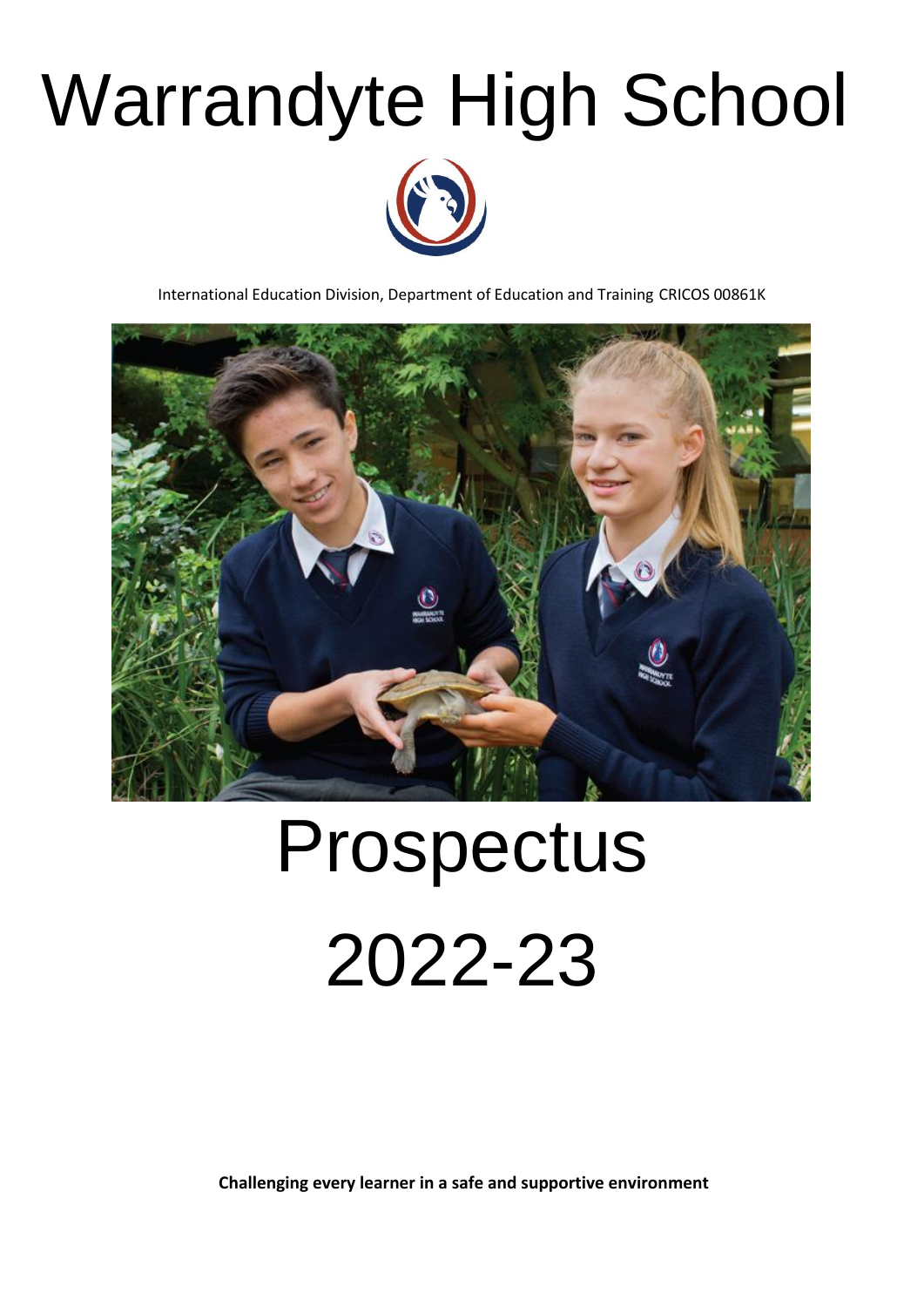### **Learning and Teaching at Warrandyte High School**

#### ➢ **The Learning Environment: Monitoring individual student progress**

As a medium sized school, we have the opportunity to know our students as individual learners. In addition, we have established a set of sound systems to ensure that we can fully understand the background of students and share this information with the teachers. We have had regular staff meetings to discuss the international students' learning progress, so that teachers won't miss any information as the students move on to higher year levels. This mechanism enables our teachers to always keep track of students' progress and needs.

#### ➢ **Small and focused Year 11**/**12 classes**

We have a Year 11/12 class of English as a Second Language (EAL) comprising less than 10 students! Our highly experienced EAL teacher is therefore able to give each of our international students intensive and personalised assistance as they strive to enhance their English proficiency and achieve excellent Year 12 results.

#### ➢ **VCE Extension and Acceleration Program**

At Year 10 students can participate in the VCE Extension and Acceleration Program by completing up to two VCE Units. Year 10 students have access to our full range of VCE subjects including VET Interactive Digital Media and VET Sport and Recreation. Students at Year 11 and 12 can study VCE Chinese (via VSL or a community language school)! They can study Chinese at Year 12 level whilst completing Year 11 if they wish. This will give them a head start when they fully enter into Year 12. Indeed students can choose from a range of Year 12 subjects to study whilst completing Year 11. Many students take this option as it helps them to manage the workload of Year 12.

#### ➢ **Senior School Transition Program**

In order to ensure that senior students are prepared for the challenges of their VCE, an orientation program runs at the end of Years 9, 10 and 11. This program has students start their VCE studies prior to the beginning of the school year and encourages them to establish routines and familiarise themselves with the demands of these subjects.

#### ➢ **Strong Science and Mathematics Program and Results**

In 2015 and 2016 Warrandyte High School students were ranked third and second respectively in a major Australian Science competition.

<https://australianmuseum.net.au/2016-sleek-geeks-eureka-prize>

#### **Challenging every learner in a safe and supportive environment**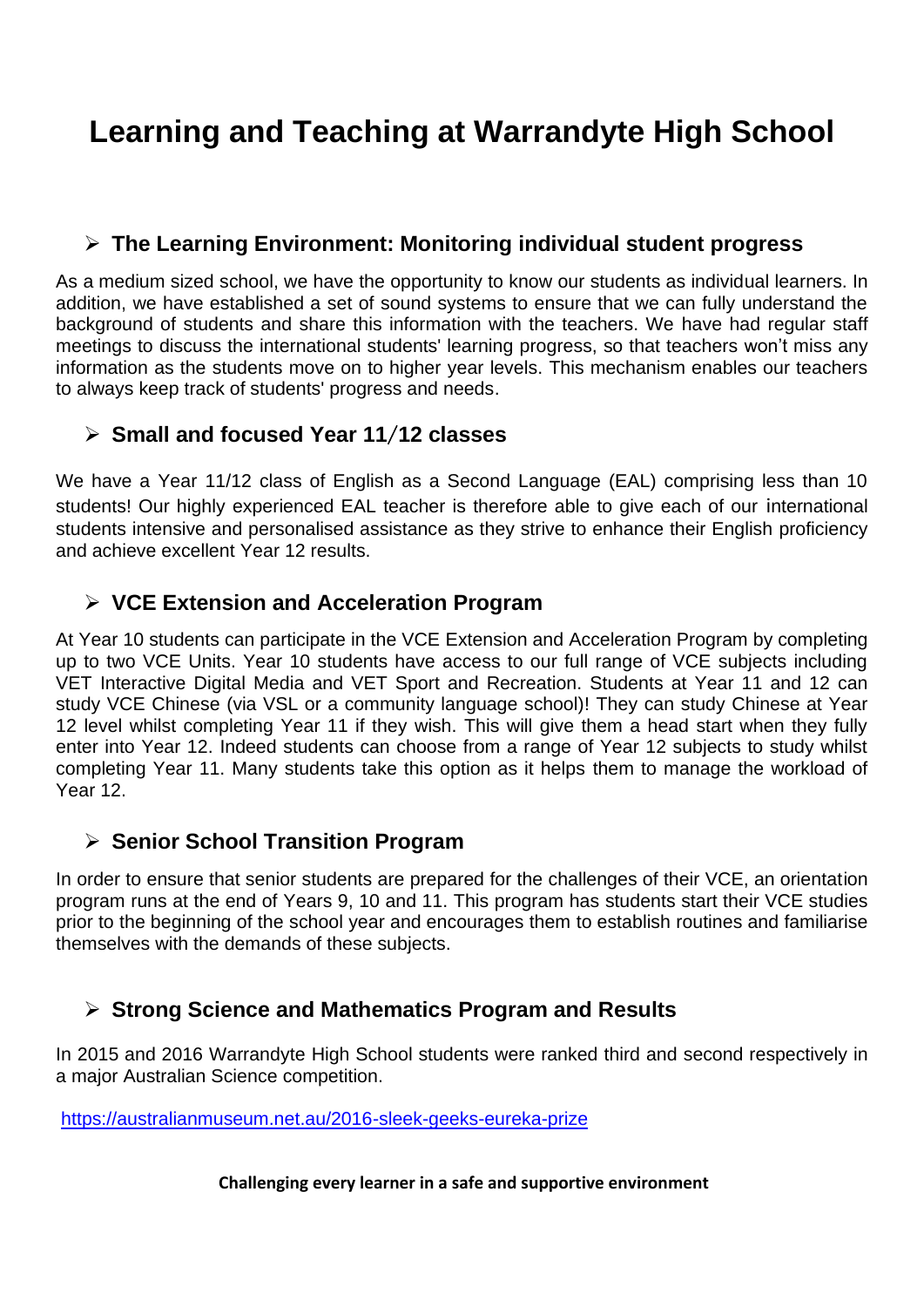#### ➢ **Strong pathways to university**

Many of our Year 12 students gain entrance into the university course of their choice. Our international students achieved Dux in 2020 and 2021 and they are pursuing Medicine career in Tasmania University and Science in University of Melbourne respectively.

#### ➢ **English Language Centre**

We have our own English Language Centre at Warrandyte High School and take great care in looking after our International Students who are with a homestay provider.

#### ➢ **Homework Club**

Every week, afterschool, teachers across different year levels make themselves available for Homework Club – an opportunity for students across all year levels to receive additional assistance with their coursework.

#### ➢ **Activities During Lunch Break and After School**

During the lunch break, we offer a comprehensive range of extra-curricular activities. For example, we offer many extracurricular activities for Year 7 students to help them adapt to the new environment. These activities include sports competitions, reading clubs, computer science, chess, creative writing and reading clubs.

#### ➢ **Music Production**

The school production has a long and proud history at Warrandyte High School. Recent performances include: Seussical, Honk, Billy, Footloose, Oliver and Pippin. As well as singing, dancing and acting, students work together with staff, performance professionals and parents in a diverse range of areas from publicity to costumes, sets, makeup and technical support. Our annual musical production is open to students in all year levels.